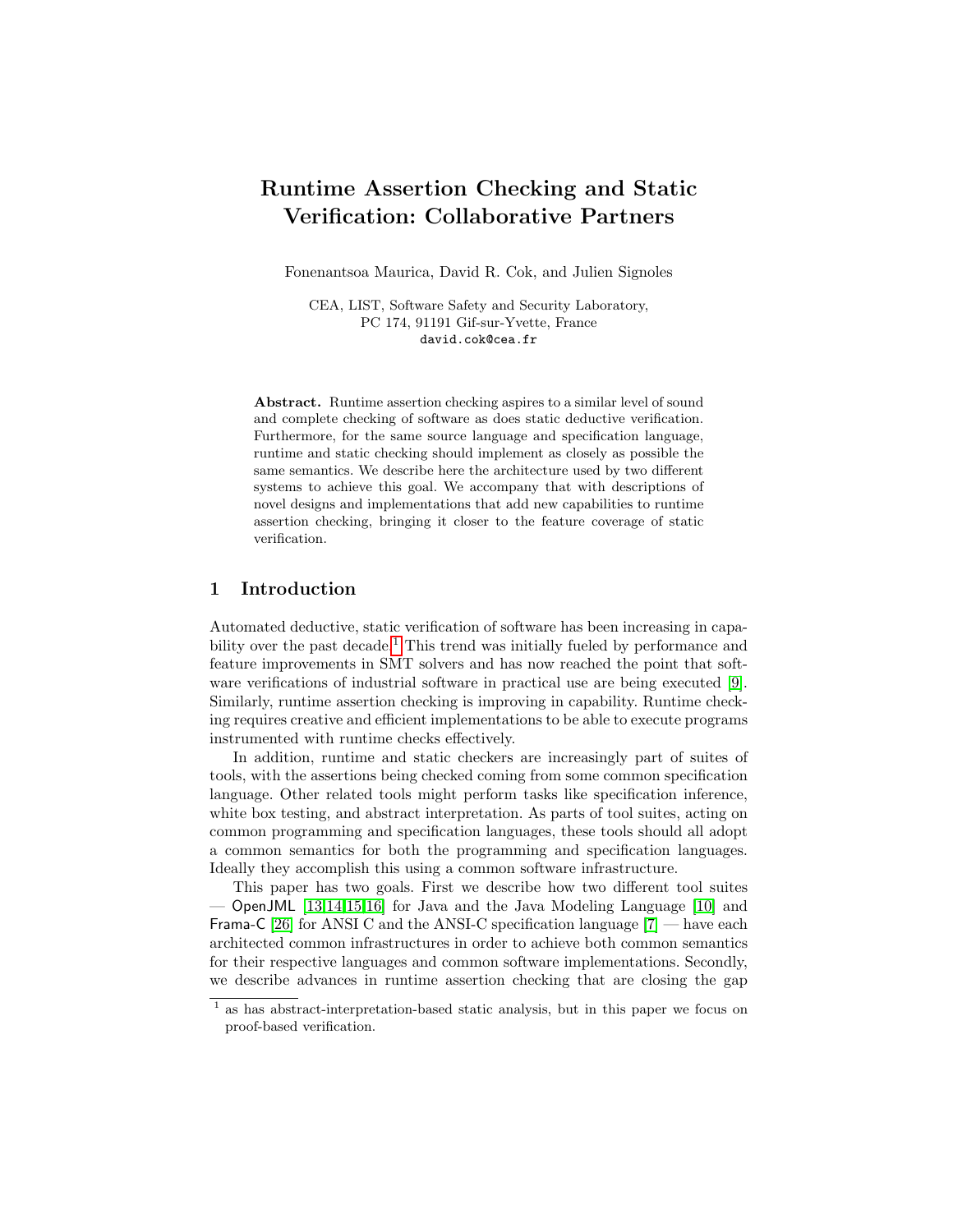between the kinds of assertions that can be checked by runtime checkers and those provable by static deductive program verification.

# 2 Tool Suites for Specification Languages

In response to the ubiquitous presence of non-robust software, and in particular, software that contains safety or security risks, there is active research and tool development whose goal is to ensure that software does what it is supposed to do. However, defining what a software system is supposed to do is not simple. One aspect, called implicit specifications, is that a program should not violate any of the rules of its underlying programming language, such as executing undefined operations. This is important, since such undefined operations, like out of bounds memory accesses, are an important contributor to security vulnerabilities. However, this aspect alone does not enable checking that a program's actions are correct. For that we need a means to express the functional requirements for the program, using explicit specifications, in a precise enough way that those requirements can be checked against the implementation by (largely) automated tools. That is we need languages to express formal specifications.

A number of such specification languages are in active use, each paired with a programming language:

- Eiffel [\[29\]](#page-16-1), a programming language, has a built-in specification language;
- JML [\[10\]](#page-15-5), the Java Modeling Language, expresses specifications for Java programs;
- ACSL [\[7\]](#page-14-0), the ANSI/ISO-C Specification Language, expresses specifications for ANSI-C programs, and the in-development ACSL++ specification language for C++;
- SPARK [\[3\]](#page-14-1) expresses specifications for the Ada programming language;
- $-$  Spec# [\[4\]](#page-14-2) expresses specifications for C#, with the following CodeContracts [\[20\]](#page-15-6) system working for .NET environments;
- Dafny [\[28\]](#page-16-2) is a specification and programming language purpose-built for verification.

These are all examples of Behavioral Interface Specification Languages [\[24\]](#page-16-3) (BISLs), in that the specification language syntax and semantics are closely aligned with the associated programming language, with modifications to accommodate logical specification and reasoning. Alternative examples are the Z specification language [\[37\]](#page-16-4) and the B-method [\[1\]](#page-14-3) whose designs are more mathematical and programming-language independent. The rationale for BISLs is that the similarity to programming languages makes learning easier. All of these languages use similar designs and follow the pioneering work of Larch [\[22\]](#page-15-7).

Each of these specification/programming languages has associated tool suites. In this paper we will focus on two such tool suites: the OpenJML [\[13](#page-15-1)[,14](#page-15-2)[,15,](#page-15-3)[16\]](#page-15-4) tool for Java and JML, and the Frama-C [\[26\]](#page-16-0) platform for C and ACSL. We will also limit discussion to two applications: automated static deductive verification (DV) and runtime assertion checking (RAC).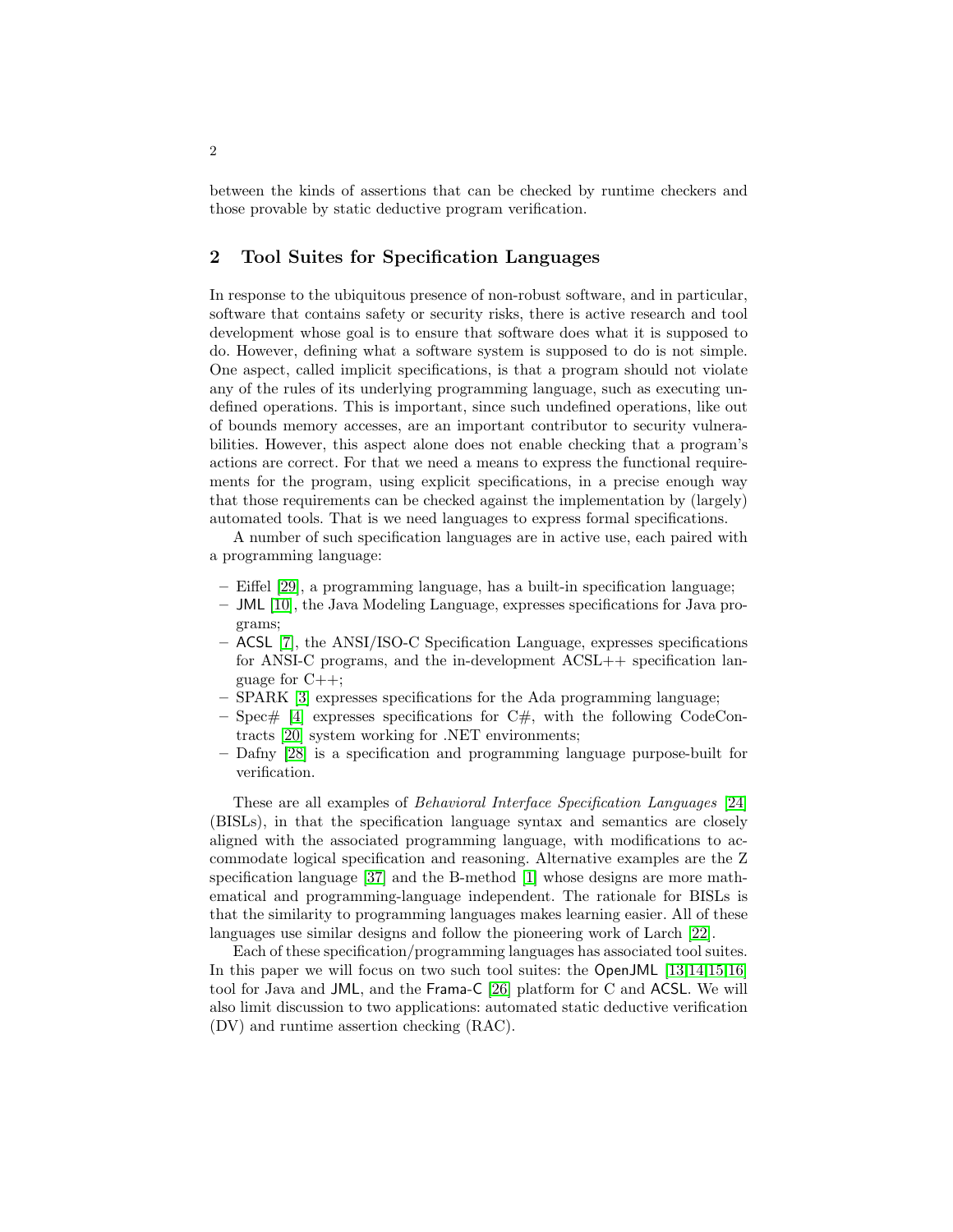DV follows the following paradigm: the intent of the software under study (the 'target software') is expressed in machine-readable specifications, with the implicit specifications being generated by tools based on the programming language semantics; the specifications and the target software are together translated into a logical form; a logical proof tool then determines, if possible, whether the logical representations of the specifications and the implementation are consistent. If so, then the implementation is considered verified, that is, to be consistent with the specifications; if not, then either the implementation or the specifications (or both) have some fault to be found and corrected. Automation is critically important for the technique to become widespread and for efficiency in application, though some elements of the proof in some tools are delegated to interactive provers. Also, human interaction takes the form of writing and debugging the specifications so that they are amenable to machine proof. Specifications for programs that are affected by the external system or physical environment must include models of those aspects as well. For example, software for cyber-physical systems will include models of the physics of the physical world, including the possibility of inaccuracies or outright failures in sensors and effectors.

Runtime assertion checking<sup>[2](#page-2-0)</sup> also takes explicit and (possibly tool-generated) implicit specifications as input. The specifications are converted into boolean assertions that are then compiled into the target software as instrumentation. The target software is then run as usual, perhaps on a suite of dynamic test cases. If any instrumented assertion is found to be false during these executions, the RAC platform will alert the user to the assertion violation. If no such alert is given, then the target software meets the specifications for the given set of test inputs. Software that interacts with the environment is a particular challenge for RAC (and dynamic testing in general), because it is difficult to arrange for all the unusual situations and error conditions that the environment might display.

DV can prove correct behavior for any input, if the required proof is not beyond the capability of the underlying tools. RAC always succeeds but only checks assertions that are executable and only for those inputs tested. In each case, "correctness" is measured by conformance to the specifications, which themselves must be reviewed for fidelity to the system's actual requirements. Both tools are useful together, and all the more so when the target software is safetyor security-critical.

# 3 Software Architecture

With similar goals and similar reliance on a common specification language, it is good design that static and runtime checking would use a common architecture. In the following subsections we describe how that is achieved by two different systems.

<span id="page-2-0"></span> $2$  Here we are distinguishing runtime assertion checking from runtime verification [\[6\]](#page-14-4), which typically deals with temporal properties, e.g. LTL properties.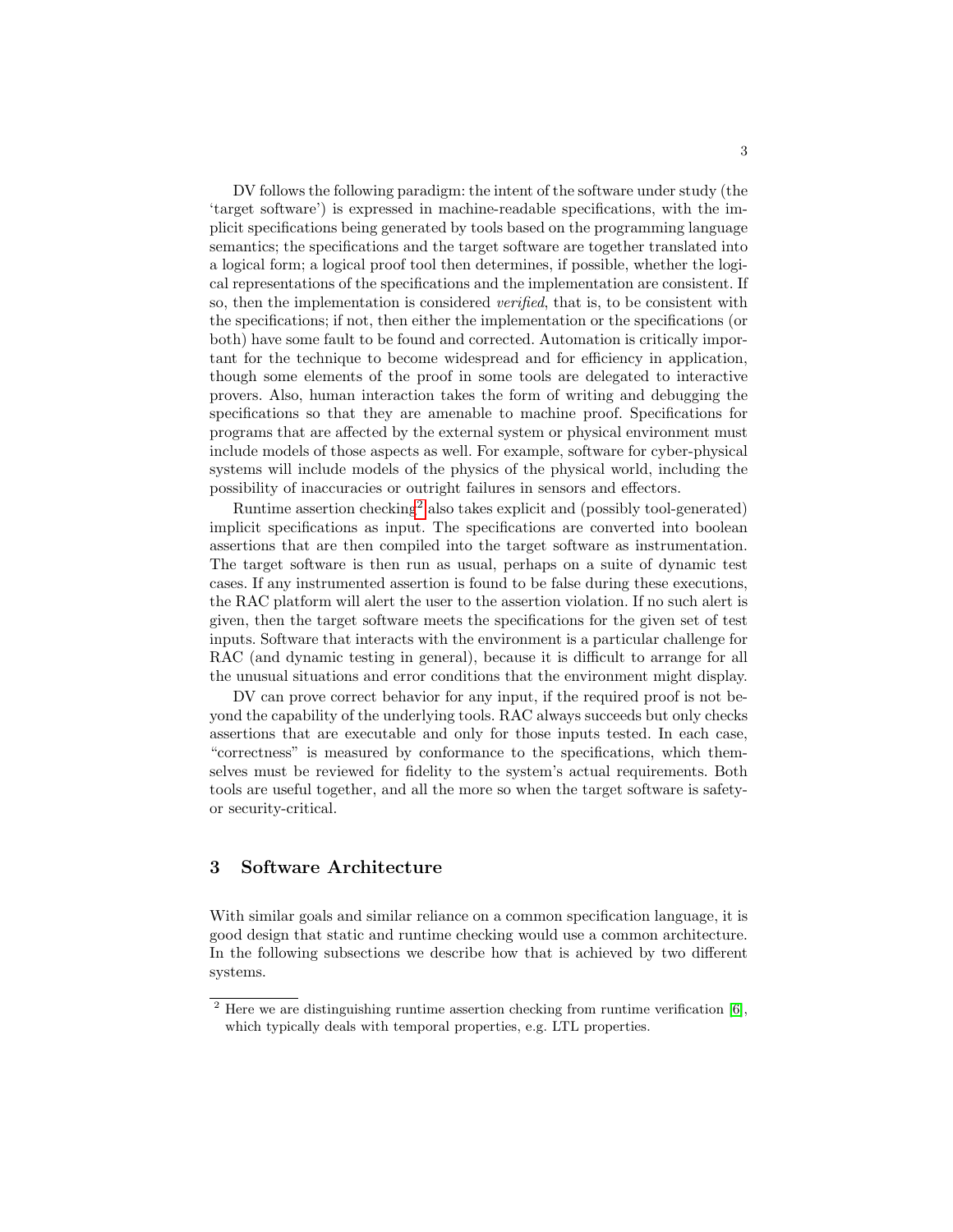#### 3.1 OpenJML for Java and JML

The Java Modeling Language is a specification language for Java programs. An example of JML is given in Fig. [1.](#page-3-0) Syntactically, JML specifications are written as structured Java comments (beginning with  $//\Phi$  or  $/*\Phi$ ). A method's specification is expressed as a sequence of *clauses*. The **requires** clause is a pre-condition, stating what must be true at the time a method is called, and then equivalently, what may be assumed when checking the implementation of a method. The assignable clause denotes a frame-condition, which must list any memory locations that are possibly modified by a method. An **ensures** clause is a post-condition, stating conditions the method implementation must guarantee and thus what may be assumed by callers after the method executes. A signals clause is a post-condition that must hold when the method exits by throwing an exception. Invariant clauses are part of a class's specification and state data structure consistency properties that must be maintained by all methods. Tools such as OpenJML [\[13,](#page-15-1)[14,](#page-15-2)[15](#page-15-3)[,16\]](#page-15-4) and KeY [\[2\]](#page-14-5) are able to read and check the consistency of the Java implementation and the associated specifications.

OpenJML is a tool built on the OpenJDK [\[42\]](#page-16-5) Java compiler. The architecture of OpenJDK and OpenJML is shown in Fig. [2.](#page-4-0) As is common for compilers, OpenJDK has multiple phases: the input source code is scanned, parsed, names resolved, and type-checked, producing a forest of Abstract Syntax Trees (ASTs) representing the program. This AST is then subject to various optimizations and transformations and then emitted as Java byte code. The OpenJDK compiler phases are Java classes that are readily extended by JML versions, which scan, parse, resolve, and type-check the text contained in the JML annotations along with the Java code. The JML annotations are converted into assumptions and assertions that are inserted into the AST. This translation step embodies the semantics of the JML specifications. Furthermore, the AST serves as an intermediate representation and the focal point for other tools and program analyses. It can be pretty-printed, subjected to other programmer-initiated transformations, and the like. In this case, the modified ASTs can be sent to the (unmodified) code-generation phase to produce output byte-code with embedded JML assertions. Or the ASTs can be sent to the Java and JML logical encoding phase, which produces an SMT-LIB [\[5\]](#page-14-6) equivalent of the AST (embodying the semantics of Java). SMT solvers can then determine whether all assertions in the SMT-LIB encoding are valid. A central point of this architecture is that the JML semantics are embodied in the JML-enhanced AST, which is used by both runtime and static checking. Thus by design the two modes of checking rely on

```
1 //@ requires i != Integer . MIN_VALUE ;
2 //@ assignable \ nothing ;
3 //@ ensures \ result >= 0 && (\ result == i || \ result == -i);
4 //@ signals (Exception e) false;
5 int abs (int i);
```
<span id="page-3-0"></span>Fig. 1. Example JML specification of an absolute-value method.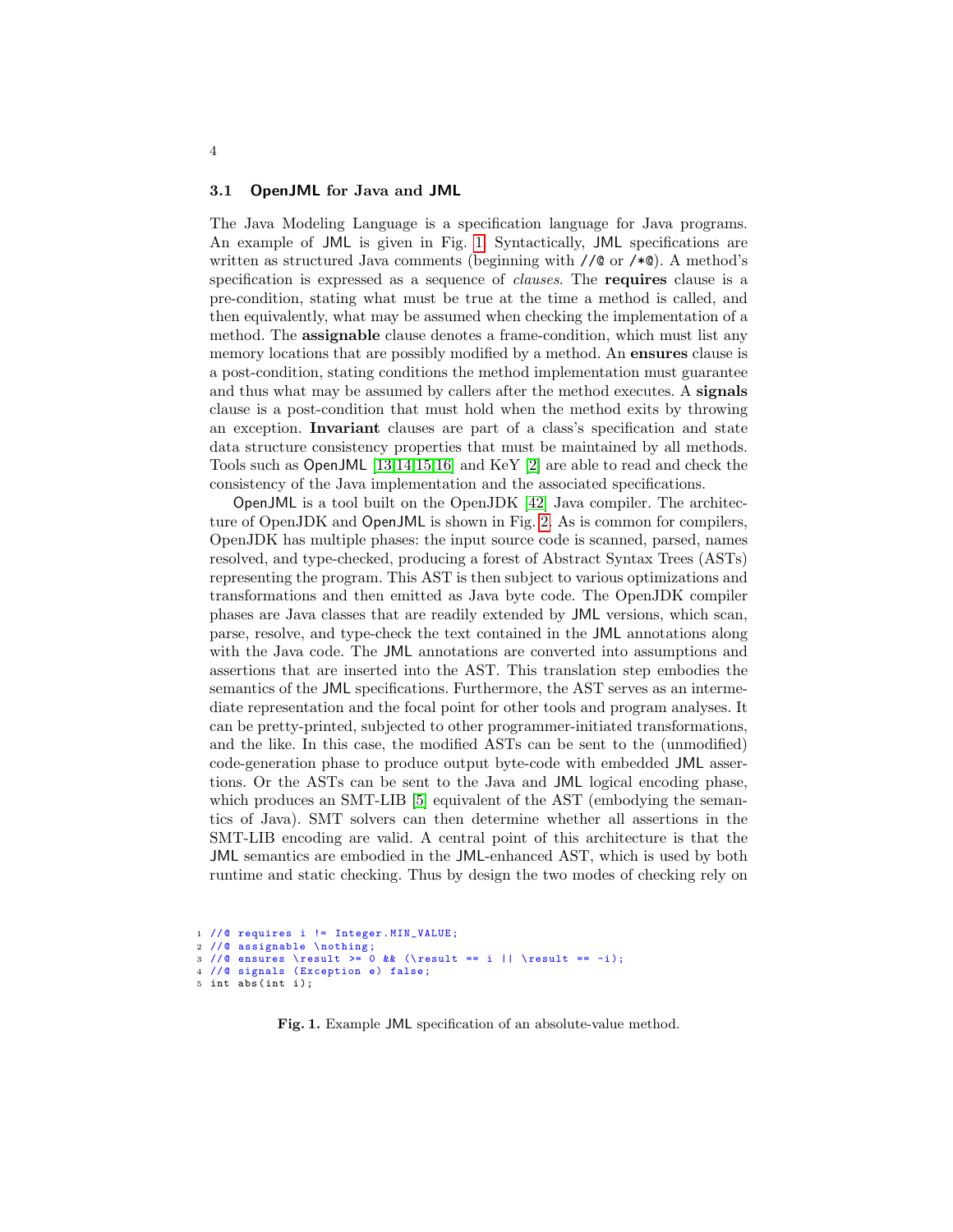a common semantics and a common implementation of AST transformations and optimizations. The Java semantics is still implemented separately, since for runtime checking the Java semantics is embodied in the code generator and for static checking it is embodied in the logical encoding.



<span id="page-4-0"></span>Fig. 2. Architecture of OpenJDK and OpenJML

### 3.2 Frama-C for C Code and (E-)ACSL Specifications

Frama-C [\[26\]](#page-16-0) is an open source platform that provides a collection of interoperable sound software analysis tools for C source code (more precisely, ISO C99 code). The analyzed C source code may be annotated with formal specifications written in the ACSL specification language [\[7\]](#page-14-0). ACSL formal annotations may also be generated by Frama-C analyzers in order to be verified by others. ACSL shares many features with JML for Java, but relies on the C syntax, as shown in Fig. [3,](#page-5-0) which is a translation of the JML example of Fig. [1](#page-3-0) to ACSL. Note that there is no signals clause in ACSL since there is no exception mechanism in C.

The Frama-C platform is based on a common kernel that provides a uniform setting and common services to analyzers seen as plug-ins, as depicted by its architecture shown in Fig. [4.](#page-5-1) The most important service shared by the Frama-C analyzers is a common normalized typed AST for ACSL-annotated C code. It ensures that every Frama-C tool has the very same abstract view of the analyzed code and the same pieces of information about implementation-defined behaviors (e.g., the size of C types and endianness are provided by a kernel parameter controlling machine-dependent information: they are shared by every analyzer).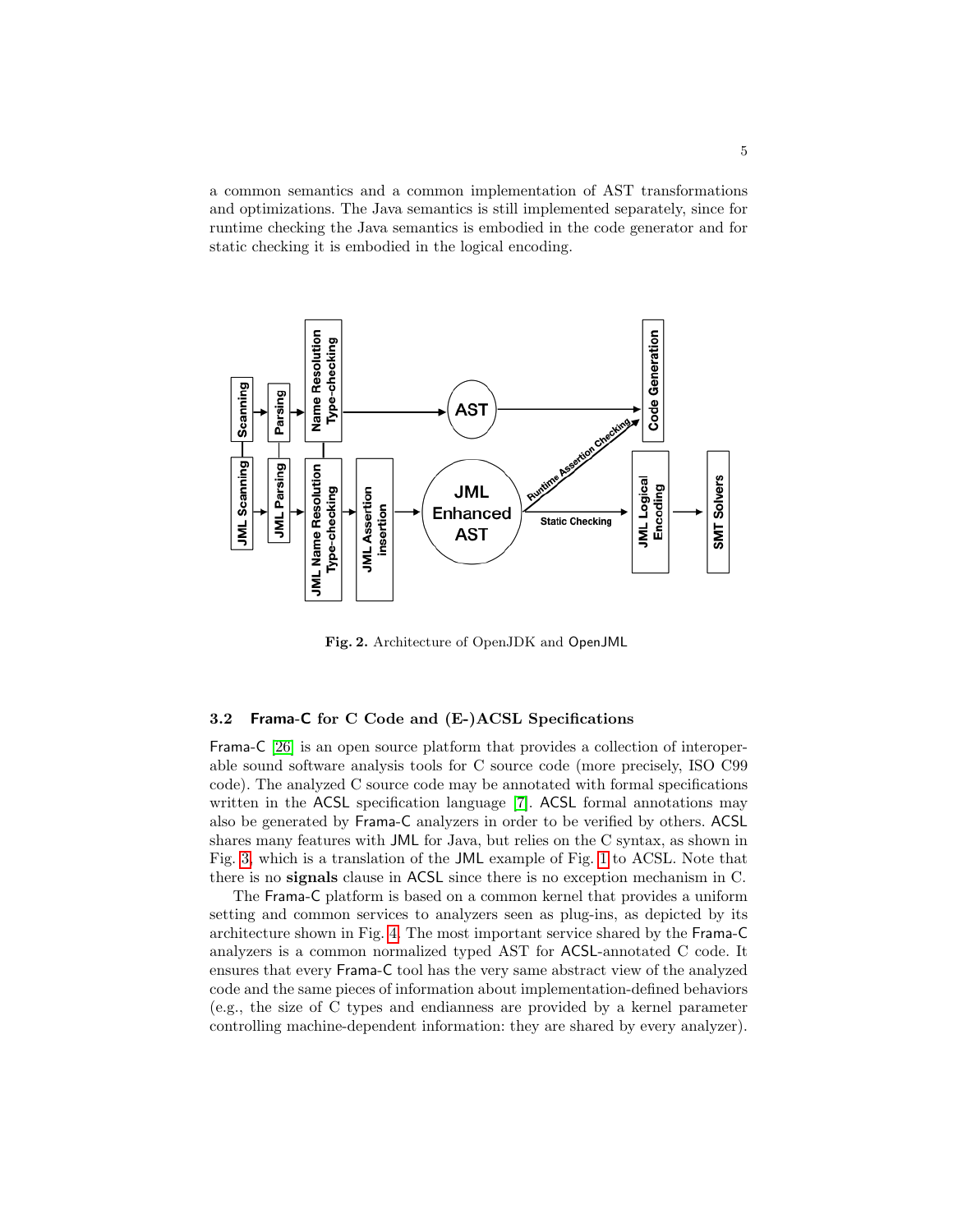```
1 # include < limits .h >
2
3 //@ requires i != INT_MIN ;
4 //@ assigns \ nothing ;
5 //@ ensures \ result >= 0 && (\ result == i || \ result == -i);
6 int abs (int i);
```
6

<span id="page-5-0"></span>Fig. 3. Example ACSL specification of an absolute-value function.

However, the Frama-C kernel only provides a small amount of semantic information about the code: the Frama-C plug-ins must analyze the AST in a consistent and sound way with respect to the ISO C99 standard and the ACSL reference manual. Only a few kernel checks prevent introducing inconsistency and unsoundness. Among them, the kernel checks (1) that most AST internal invariants are preserved by program transformation and (2) that the validity statuses of properties are consistently emitted by Frama-C analyzers (that is, no analyzer  $A$  indicates that property  $p$  is valid, while analyzer  $B$  indicates that property  $p$  is invalid) [\[17\]](#page-15-8).



<span id="page-5-1"></span>Fig. 4. Frama-C Software Architecture

Among many others, Frama-C plug-ins include three principal plugins: the abstract-interpretation based value analysis Eva [\[8\]](#page-14-7), the deductive verification tool Wp, and the runtime assertion checker E-ACSL [\[36\]](#page-16-6).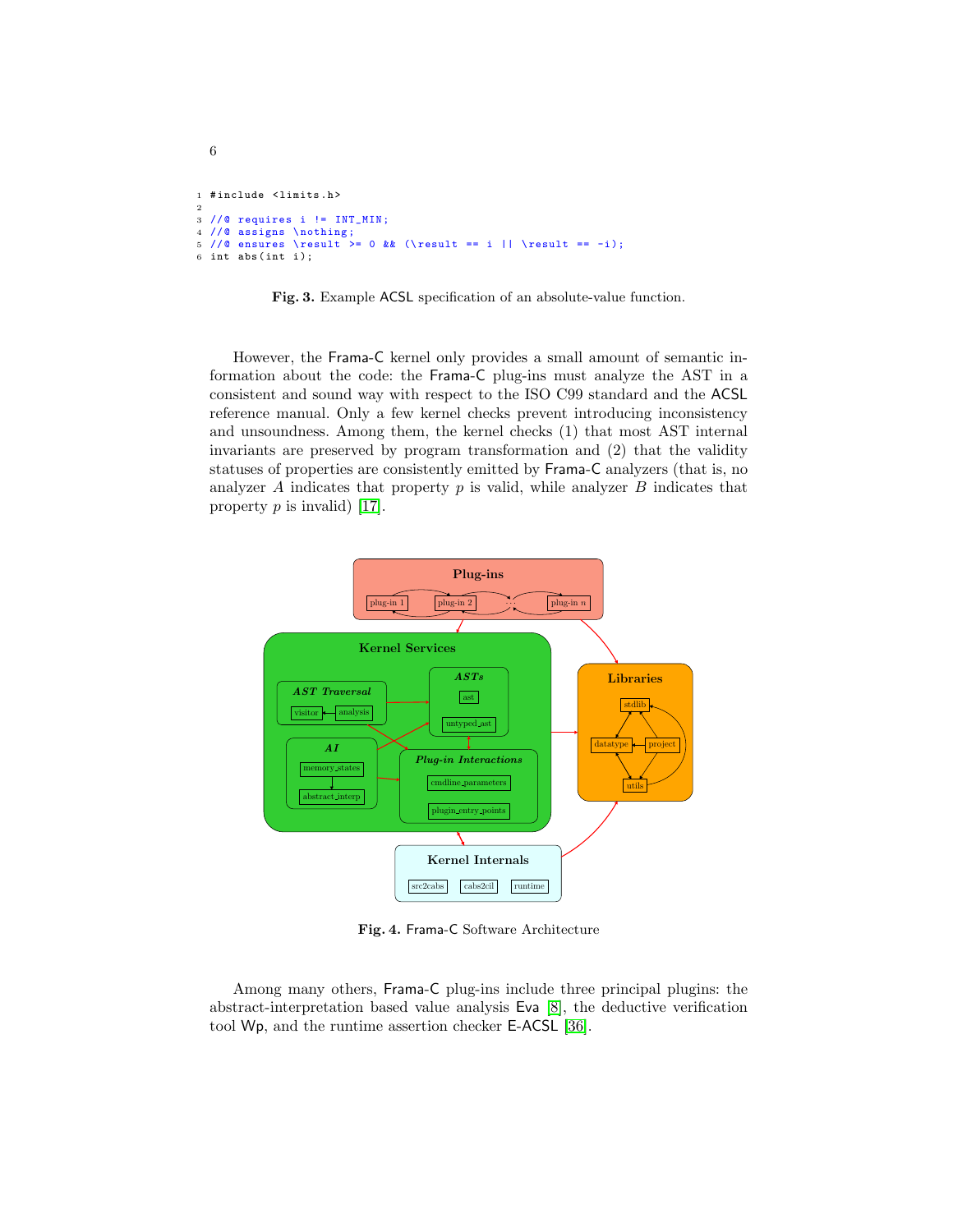Eva computes a sound over-approximation of the set of values for each program memory location at each program point. It also checks each potential undefined behavior and raises an alarm for any of them as soon as it might happen. These alarms are also expressed by ACSL annotations: if proven valid (resp. invalid) (possibly, by another Frama-C analyzer), it ensures that the undefined behavior never happens (resp. does happen in at least one concrete execution). In addition, to checking for undefined behaviors, Eva also tries to evaluate ACSL annotations, but it usually succeeds for the simplest ones only.

Indeed, verifying statically that the analyzed code satisfies its ACSL annotations is the goal of Wp, by means of deductive verification. For that purpose, Wp generates proof obligations to be proven by external provers (e.g., Alt-Ergo, Z3, CVC4) or proof assistants (e.g., Coq, PVS) through Why3 [\[21\]](#page-15-9).

Compliance of the code to ACSL annotations may also be checked at runtime through the E-ACSL tool, which converts each annotation to an equivalent C expression. However, even if close to JML, the ACSL specification language was designed with deductive verification in mind. Thus, some of its constructs cannot be checked in finite time at runtime, typically (unbounded) quantifications over all mathematical integers or reals. Consequently, the E-ACSL tool only deals with a (large) subset of the ACSL specification language, named the E-ACSL specification language  $[19,35]$  $[19,35]$ <sup>[3](#page-6-0)</sup> It is worth noting that, while being consistent, the semantics of the ACSL and E-ACSL specification languages differ. The former is a (total) mathematical semantics such that the predicate  $1/0 = 1/0$  is well defined and trivially holds by reflexivity of equality. However, this semantics is not suitable at runtime because terms such as 1/0 cannot be evaluated. To solve this issue, the E-ACSL specification language follows Chalin's strong validity principle [\[12\]](#page-15-11): such terms and the predicates that use them are undefined. Consequently, the E-ACSL tool reports a runtime error when trying to evaluate them. JML also uses a semantics requiring well-defined specification expressions for both static and runtime checking.

## <span id="page-6-2"></span>4 Recent Improvements in Runtime Assertion Checking

In some arenas, RAC has been the poor cousin to DV. One of the reasons for this opinion is that static verification, when successful, can prove the absence of errors and property violations for all permitted inputs, whereas RAC only demonstrates this for the test inputs with which the program is run. On the other hand, DV attempts can fail because of lack of capability in the logical solvers used to determine validity of assertions.<sup>[4](#page-6-1)</sup> RAC can always run a program, albeit

<span id="page-6-0"></span><sup>3</sup> Similarly, runtime checking of JML does not encode unbounded or even very large ranges of quantification, though the language subset supported by RAC in OpenJML is not as precisely defined as E-ACSL is for Frama-C.

<span id="page-6-1"></span><sup>4</sup> This is not just a theoretical concern. The state-of-the-art in SMT technology is rapidly evolving, but still does not efficiently handle all the concepts natural to software. Proofs using bit-vector operations on 64-bit numbers and floating-point operations can routinely take tens of minutes if they complete at all; quantified ex-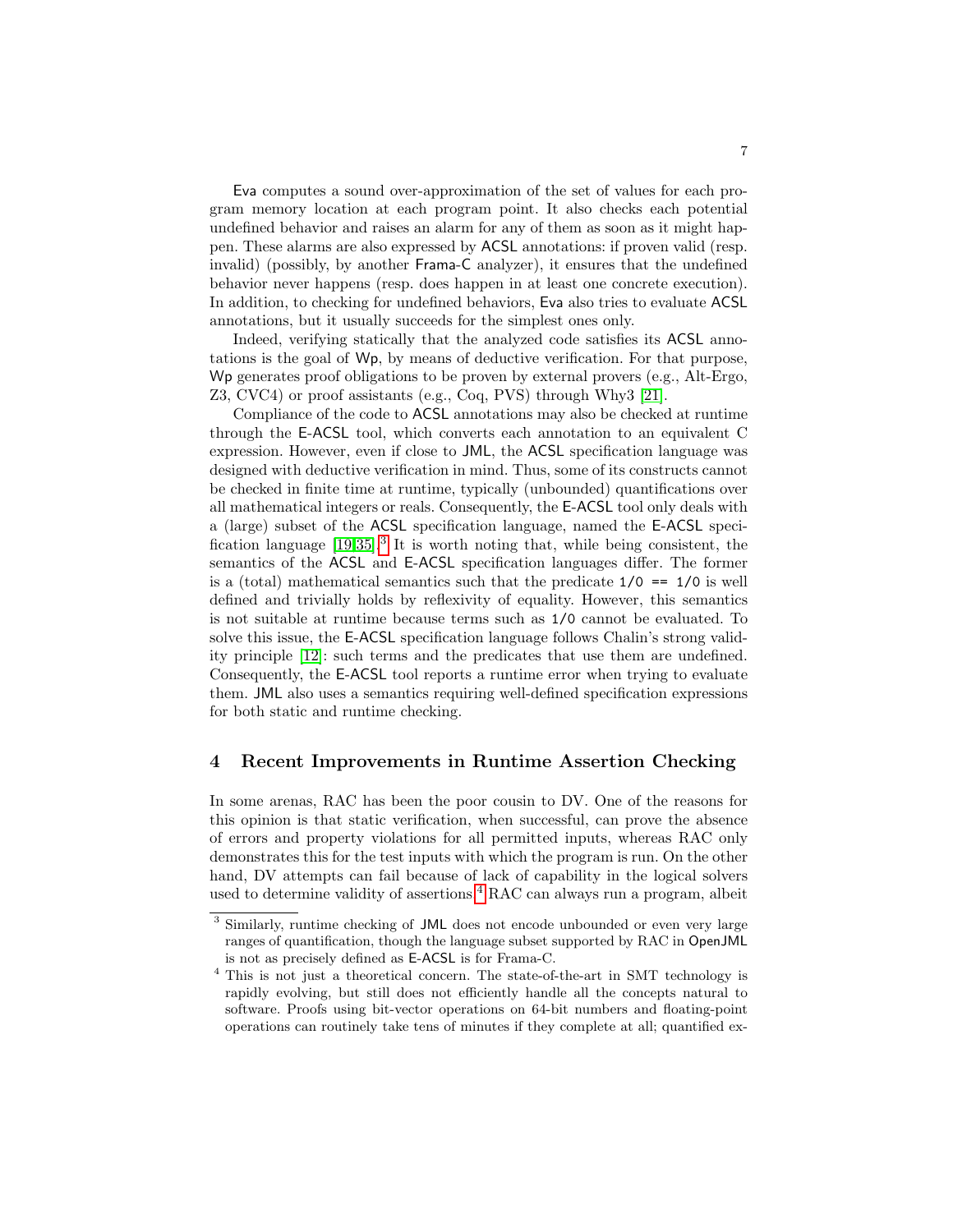with some performance degradation caused by assertion checking instrumented into the program. A second problem with RAC, however, is that not all of the assertions contained in a specification are executable. Although DV may encounter assertions that are not provable, the set of such assertions is smaller than the current limitations of RAC.

Accordingly it is a research area for RAC to find well-performing algorithms to check what have been to date non-executable assertions. The following subsections describe some in-progress advances in this area. Most of these advances are too recent to have a full assessment of their performance and general applicability; such studies are planned for future publications. Here we will describe the overall motivation, present the current state of practice and outline the inprogress advances. This discussion focuses on the work on Frama-C using E-ACSL for C programs, though most considerations apply also to RAC in OpenJML.

#### 4.1 Memory-Related Properties

As already explained, E-ACSL for C is close to JML for Java. However, since the C programming language contains low-level constructs to access to the program memory, in particular pointers, E-ACSL must be able to express memory-related properties. Consequently, it contains a set of built-in logic functions and predicates that are absent from JML (and from the other behavioral specification languages designed for high-level programming languages).

One such construct is  $\valid(p)$ , which means that pointer p can safely be dereferenced in order to access the pointed-to value. Another construct is  $\int$ initialized( $kx$ ), stating that variable x has been initialized. Checking these kinds of properties at runtime is usually the role of dynamic memory analyzers such as AddressSanitizer [\[33\]](#page-16-8) or MemCheck [\[34\]](#page-16-9) that rely on efficient implementations of memory shadowing. Such tools are able to access in constant time the necessary information (such as its validity or its initialization status) about a particular memory address to detect memory violations at runtime.

However, not only is E-ACSL able to express properties about some particular address, but it may also refer to allocated memory blocks. For instance, \block length(p) is the size (in bytes) of the memory block containing p,  $\b{base\_address(p)$  is the first address of the memory block containing p, and  $\of$ fset(p) is the byte-offset from this first address to p. Unfortunately, traditional memory shadowing techniques are not able to express such block-level properties. Consequently, the E-ACSL tool relies on a custom shadow memory model [\[41\]](#page-16-10) with a compact representation of block-level properties to support these operations.

Evaluations over standard benchmarks demonstrated that this memory model is able to express more properties than classical models [\[40\]](#page-16-11), while being as effi-

pressions require heuristic algorithms to decide when to instantiate the expressions; recursion is not natural to ground solvers such as SMT tools; dynamic allocations and heterogeneous casts between integers and pointers (in C) require low-level memory models that make proof intractable.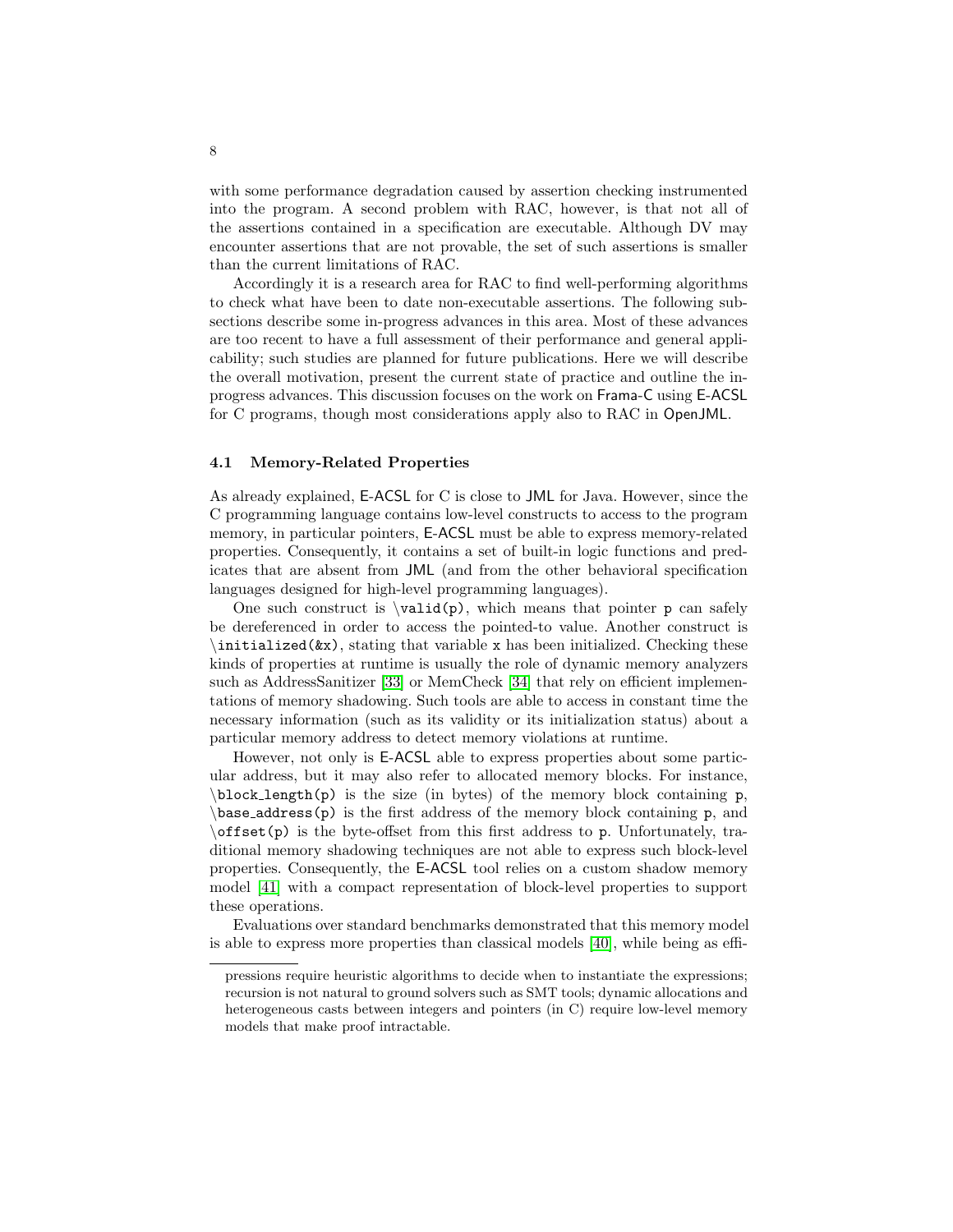cient as MemCheck (but still slower than AddressSanitizer) and consuming less memory than these tools [\[41\]](#page-16-10).

Note that in DV, memory models are based on abstractions: such memory models allow proof to be done automatically but can only express properties about high-level data structures such as arrays, records and objects, while lowlevel models may express additional operations (such as dynamic allocations and heterogeneous casts between integers and pointers), but usually require the help of a proof assistant (e.g. Coq) to prove the expected program properties. RAC can deal with any programming language construct, but cannot accurately check finest properties that may be expressed by DV memory models.

#### 4.2 Efficient Integer Computations

Computations over integers are ubiquitous in software. Most programming languages provide various precisions of integers for different needs. Specifications, however, are most naturally expressed in unbounded, mathematical integers  $(\mathbb{Z})$ . Indeed, Chalin's research [\[11\]](#page-15-12) showed that specifications using mathematical integers not subject to over- or under-flow were the expected semantics and best understood by readers of specifications. Accordingly E-ACSL and JML allow specifications to be written using unbounded integers.

It is possible, using a dedicated arithmetic library (e.g., GMPZ for C code), to perform all numeric calculations using unbounded precision. However, this is not at all efficient compared to using machine integers. For example there is no need to rely on unbounded precision when handling the term  $1 + 2$ : addition over the C type int is sufficient. Similarly, if c is a C char variable, the int expression c+1 will not overflow. The idea, introduced through a dedicated type system in [\[25\]](#page-16-12) and implemented in E-ACSL, consists in tracking the range of possible values for each E-ACSL arithmetic term to determine what precision is needed to perform the computation. In practice, almost all integer arithmetic operations are computed with machine bounded integers thanks to this type system. It is worth noting that Adacore has adapted this idea to Spark2014.

This type system has recently been extended to logic functions and predicates in E-ACSL. For instance, the user can now define, say, the sum function integer sum(integer a, integer b) =  $a + b$ . If the only call to sum is done through sum(1, 2) then the prototype of the corresponding generated C function is long  $-gen-eacsl.sum(int a, int b)$  (on a standard 64-bit architecture) and so only relies on bounded machine integers. We present in the following a few points on that work that are worth mentioning.

Recursive functions Recursive functions need special attention. For example, consider the function f presented in Fig. [5.](#page-9-0) We need to generate multiple prototypes for f. Indeed if it is called with an argument that fits into int (resp. long,  $mpz$ ) then we will generate the C function of prototype int \_gen\_e\_acsl\_f1(int n) (resp. int  $gen\_e\_acsl_f2(long n)$ , int  $gen\_e\_acsl_f3(mpz n)$ ). The return type of the different prototypes is int since f always returns 1 for any possible value of its argument.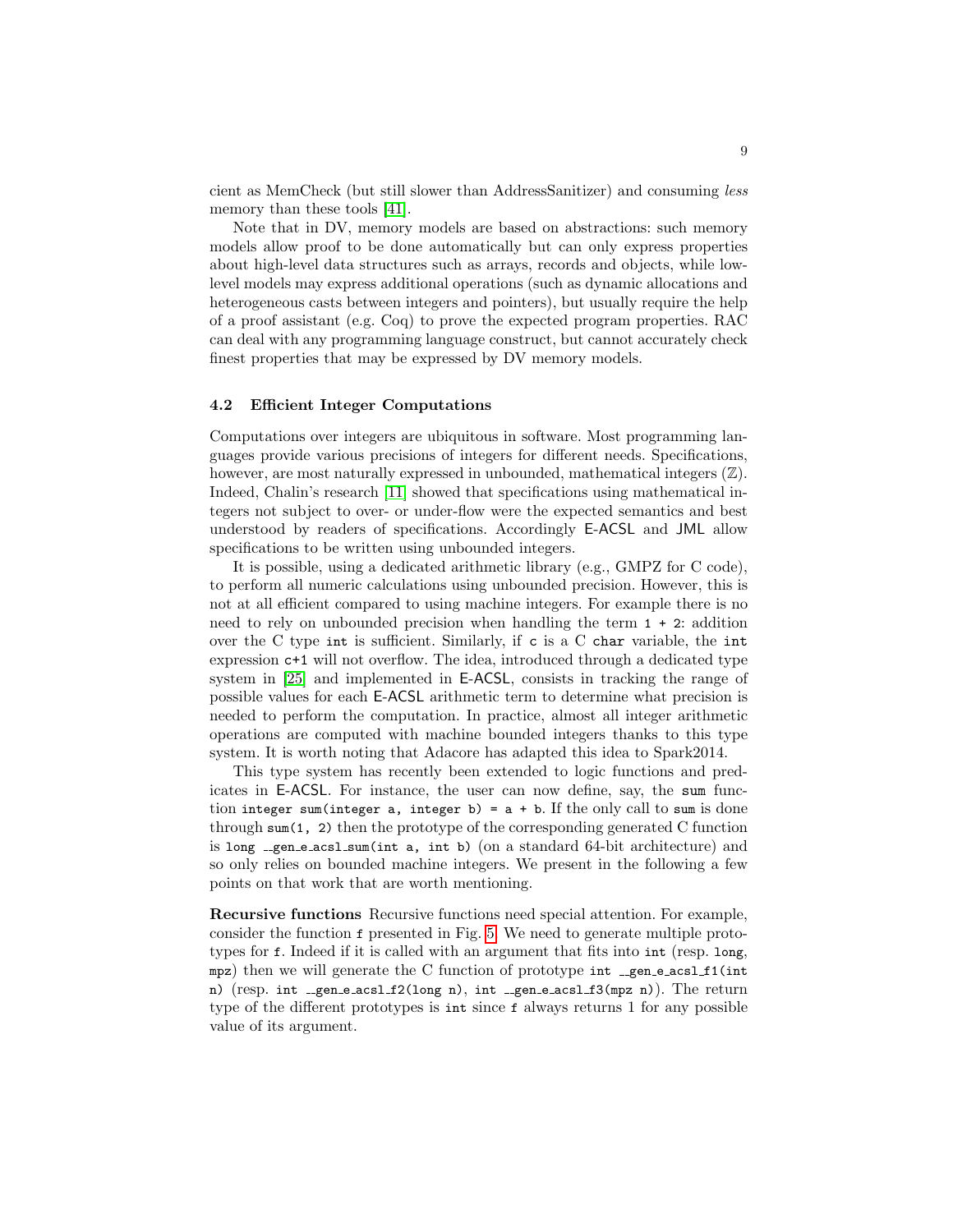```
1 /*@ logic integer f( integer n) =
2 n < 0 ? 1 : f(n - 1) * f(n - 2) / f(n - 3); */
3 int __gen_e_acsl_f1 ( int __gen_e_acsl_n );
4 int __gen_e_acsl_f2 ( long __gen_e_acsl_n );
5 int __gen_e_acsl_f3 (mpz __gen_e_acsl_n);
```
<span id="page-9-0"></span>Fig. 5. A logic function  $f$  defined in ACSL and declarations of three corresponding C functions depending on the value of  $n$ . The most precise interval within which  $f$  ranges is  $I = [1, 1]$ . Thus f will be typed into int in the best scenario.

Now, automatically computing the most precise range of E-ACSL's recursive functions in the general case is extremely hard, if not impossible, considering the expressiveness of the language. For example, even for the very restricted subset of E-ACSL where we only consider linear expressions, the problem is already NP. Fortunately, our concern is not to perform the utmost precise interval inference, but rather to perform an interval inference that is only precise enough so that we do not call bignum libraries.

To achieve that, we consider an over-approximation of the problem, that we express in a system of interval equations. For example, the system we build for the above presented f is  $X_1 = [1;1] \cup X_2 \cdot X_2 / X_2 \wedge X_2 = [1;1] \cup X_3$ .  $X_3/X_3 \bigwedge X_3 = [1;1] \cup X_3 \cdot X_3/X_3$  where  $X_1$  (resp.  $X_2$ ,  $X_3$ ) denotes the interval over which ranges \_gen\_e\_acsl\_f1 (resp. \_gen\_e\_acsl\_f2, \_gen\_e\_acsl\_f3). Our current way of solving those systems is such that we can infer that f ranges over  $[-10^3; 10^3]$ . Though  $[-10^3; 10^3]$  is much wider than the optimal range [1;1], it still lies within int: E-ACSL is able to determine that int is sufficient as return type of f.

Termination We point out that the interval inference process is independent of the function's termination. Indeed we always obtain an interval,  $[-\infty; +\infty]$  in the worst case, in a finite amount of time whether the function terminates or not. This raises the following question: how should we treat non-terminating recursive functions? The user will most likely not appreciate having his analysis stuck in some infinite recursion. Unfortunately, it is impossible to check termination of E-ACSL logic functions in the general case. This is, once again, due to its expressiveness.

We could perform (incomplete) termination analysis before translating and emit a warning every time termination is not guaranteed. However there is a solution that completely ensures that no non-terminating function is defined. This solution requires the user to provide a ranking function for each recursive function definition. This can be achieved by syntactically forcing each E-ACSL recursive function definition to have an attached decreases clause. Such clauses already exist for specifying termination of (recursive) C functions.

A decreases clause takes some quantity  $Q$  that is *supposed* to strictly decrease at each function call until reaching a minimum value, thus guaranteeing termination. During RAC, if Q is indeed decreasing then the function runs normally. Otherwise the execution is aborted with the indication that Q failed to

10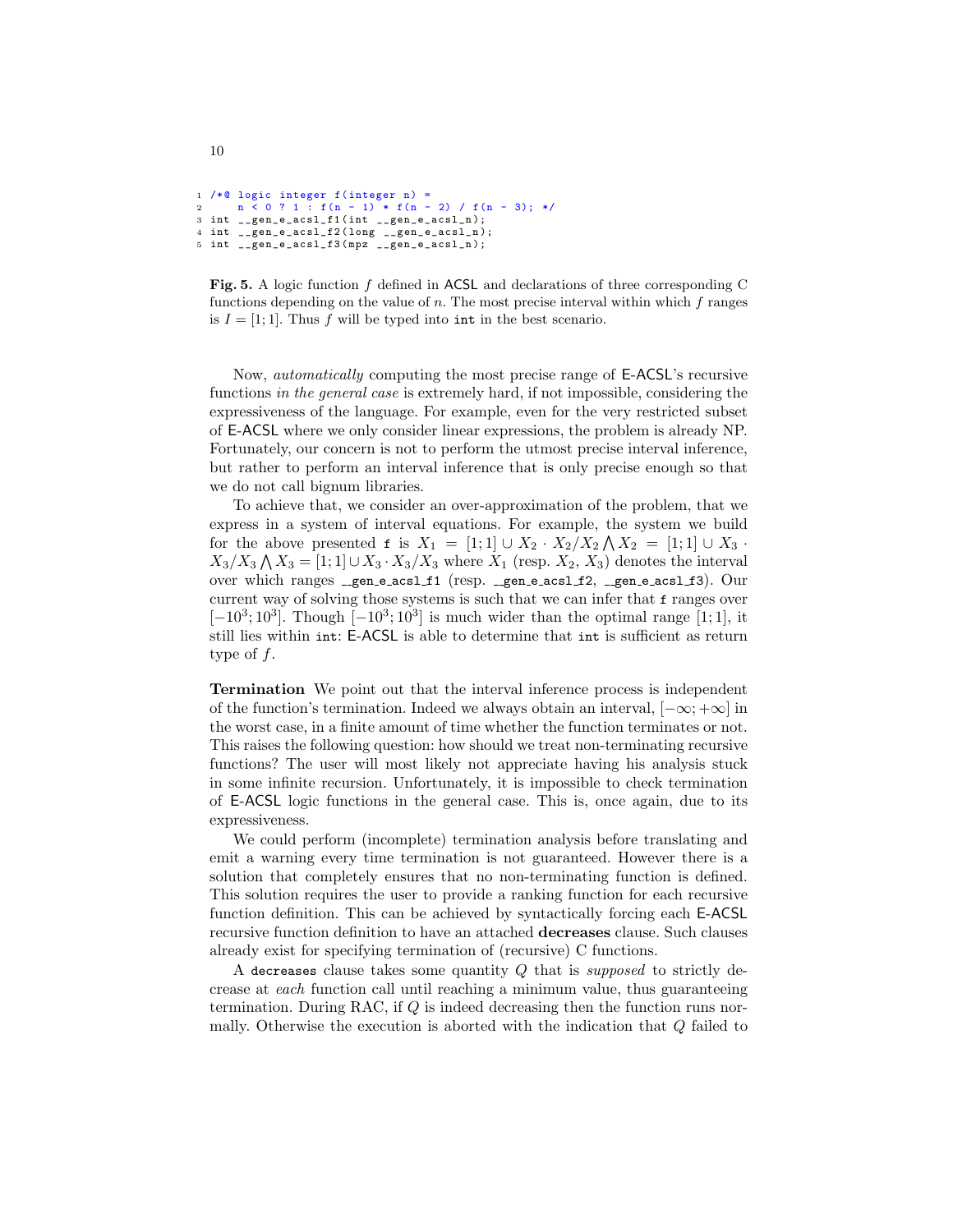decrease: the user needs to provide another ranking function candidate and/or check whether the function is actually non-terminating. Support for decreases clauses is a future work for E-ACSL and is complicated by the possibility of defining arbitrarily large groups of mutually recursive functions.

### 4.3 On Support for Real Numbers

RAC is especially well-suited for verifying programs that manipulate Floating-Point (FP) numbers. FP computations are affected by tricky rounding behaviors. For example the Java equality 0.2f == 0.1999999992549419403076171875f counter-intuitively evaluates to true. These behaviors render verification extremely hard. The father of modern FP computation himself, Kahan, called out for "desperately needed remedies for the undebuggability of large floating-point computations in science and engineering" in 2011[5](#page-10-0) . Still, industrial programs that deal with FP numbers, including those from critical industries, perform very complex numeric computations.

For the time being, DV still needs maturation before being able to handle large FP computations. This is mainly due to the fact that SMT solvers do not scale for large FP formulas. Until then, we propose RAC to come to the rescue. For verifying numeric programs written in C, we propose to write the specifications in standard mathematics and let E-ACSL, coupled with a few other tools, check them at runtime. By standard mathematics we mean real semantics for which operations are error-free. One advantage of our approach is that it can be used by users that are not familiar with FP computations, which is the case for "95% of folks out there" as jokingly said by the father of Java,  $\text{Gosling}^6$  $\text{Gosling}^6$ , as long as they remember their high school mathematics.

The role of E-ACSL is to generate the sequence of calls to the real-arithmetic functions for all the real operations found in the specifications. In particular, special care needs to be taken to make sure that support for reals is well integrated with the interval inference and the type system for integers discussed in the previous section. Moreover, we can minimize calls to specialized libraries for real arithmetic in the same way as is accomplished for integers, as illustrated in Figure [6.](#page-11-0) However, such optimizations are not yet implemented. Plus, we have only implemented support for rationals for the time being. Indeed, we only use FP numbers and the operations  $+ -*/$  in our current test cases. Thus, though we can have complex use cases within such a setting, such as inversions by LU decomposition, computations can still be done with rational numbers.

Superset of Q. Now what if we go beyond rational numbers? As a motivating example, positioning systems use trigonometric functions ubiquitously, say for computing distances and angles in polar coordinates<sup>[7](#page-10-2)</sup>. First, we point out that any sound and fully automatic runtime checking of numeric properties expressed in a specification language as rich as E-ACSL is doomed to be incomplete

<span id="page-10-0"></span><sup>5</sup> [https://people.eecs.berkeley.edu/~wkahan/Boulder.pdf]( https://people.eecs.berkeley.edu/~wkahan/Boulder.pdf)

<span id="page-10-1"></span> $\frac{6}{5}$  <https://people.eecs.berkeley.edu/~wkahan/JAVAhurt.pdf>, p. 4

<span id="page-10-2"></span><sup>7</sup> For example at NASA, some containment algorithms are verified at runtime [\[38\]](#page-16-13).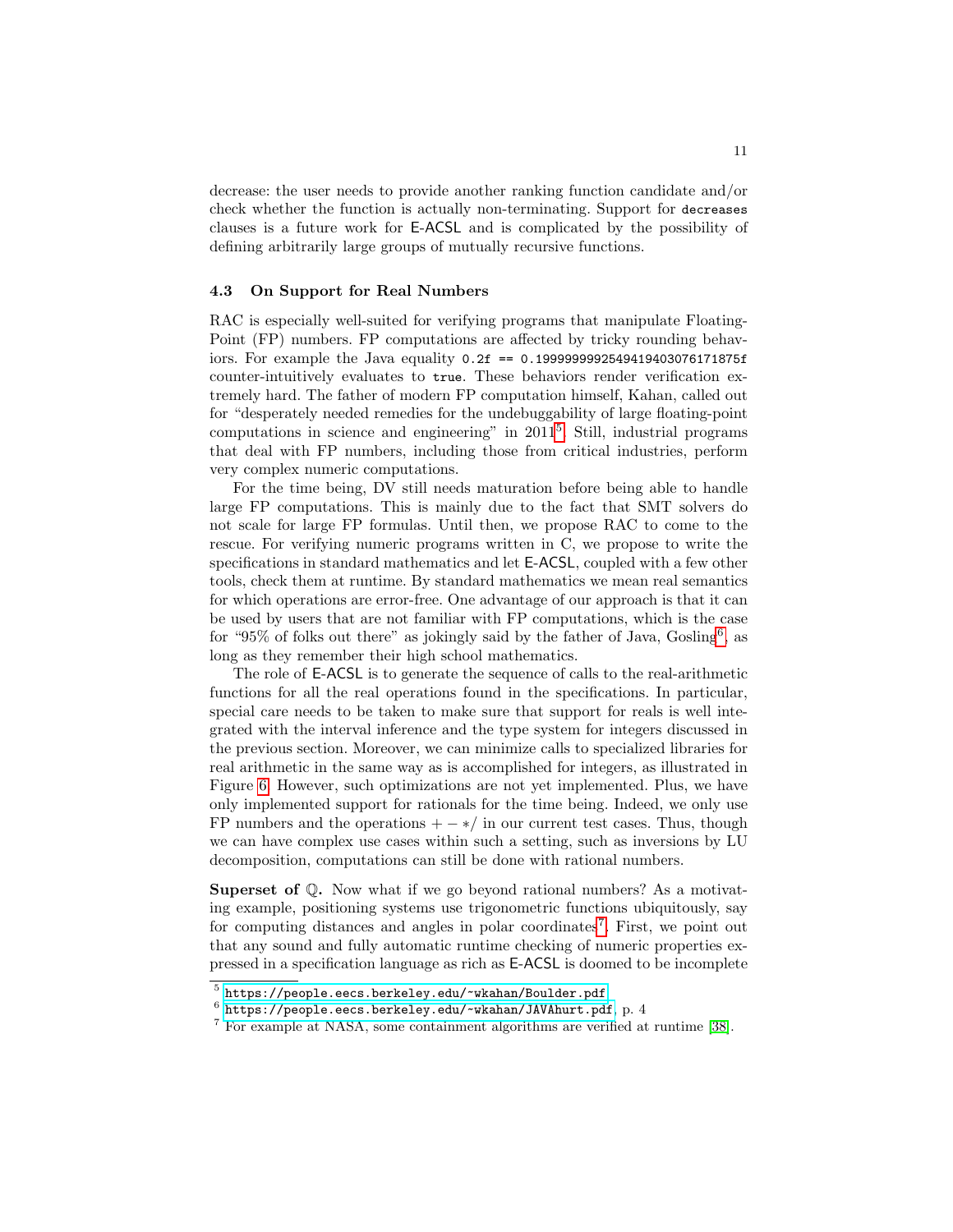```
1 //@ assert \let real r = (flost)(0.1f + 0.2f);2 __e_acsl_real __gen_e_acsl_1 = __e_acsl_real_of (0.1 f );
3 __e_acsl_real __gen_e_acsl_2 = __e_acsl_real_of (0.2 f );
4 __e_acsl_real __gen_e_acsl_add = __e_acsl_real_add ( __gen_e_acsl_1 ,
5 - \text{gen\_e\_acsl\_2};
6 float \texttt{\_gen\_e\_acsl\_r = \_e\_acsl\_real\_to\_float(\_gen\_e\_acsl\_add)};7 ...
```

```
Fig. 6. An unoptimized translation. However, by taking advantage of the fact that
correct rounding is guaranteed for FP addition, as required by IEEE-754, we could
simply generate float \_gen\_e\_acsl_r = 0.1f + 0.2f;
```
in the general case. This is because of the undecidability of equality between computable numbers  $[39]^8$  $[39]^8$  $[39]^8$ . Since we want neither to sacrifice soundness nor to resort to non-automatic solutions, there are only two remaining options:

- 1. restrict the supported constructs in a way such that decidability is preserved. Unfortunately, the obtained restriction would be too limited to be of interest. Indeed Richardson's theorem [\[32\]](#page-16-15) prevents us from going beyond the set  $\mathbb{Q} \cup {\pi}$  and the operations +, \*, -, /, sin.
- 2. be incomplete, that is allow the emission of I Don't Know at runtime.

In practice, libraries for exact real arithmetic already exist [\[23\]](#page-15-13)<sup>[9](#page-11-2)</sup>. In particular, we could use iRRAM [\[30\]](#page-16-16), which provides support for algebraic functions such as square root, transcendentals such as exponential and logarithm, and an extensive set of trigonometric functions. Unfortunately iRRAM may not terminate when comparing two reals that are equal. The simplest solution to that would be to stop iRRAM when it takes too much time, in which case we should return I Don't Know. We expect that simple stopping criterion to give relatively satisfying performance since comparison between two equal reals does not happen often. However this is yet to be supported by experimental evidence which we leave as future work.

# 5 Related work

There are large bodies of related work on both deductive verification and runtime assertion checking, which we will not enumerate here. Our principal concern is systems that seek to integrate these tools with others in a common architecture and with well-defined specification semantics. Some of the systems we have already referenced are in this category.

12

<span id="page-11-1"></span><sup>&</sup>lt;sup>8</sup> This theoretical limitation says that there is no *terminating* algorithm that can decide, statically through DV or at runtime through RAC, the equality relation between any pair of numbers that can be computed by Turing machines.

<span id="page-11-2"></span><sup>&</sup>lt;sup>9</sup> see also sections "Software Using MPFR" and "Other Related Free Software" on MPFR's webpage, <https://www.mpfr.org/>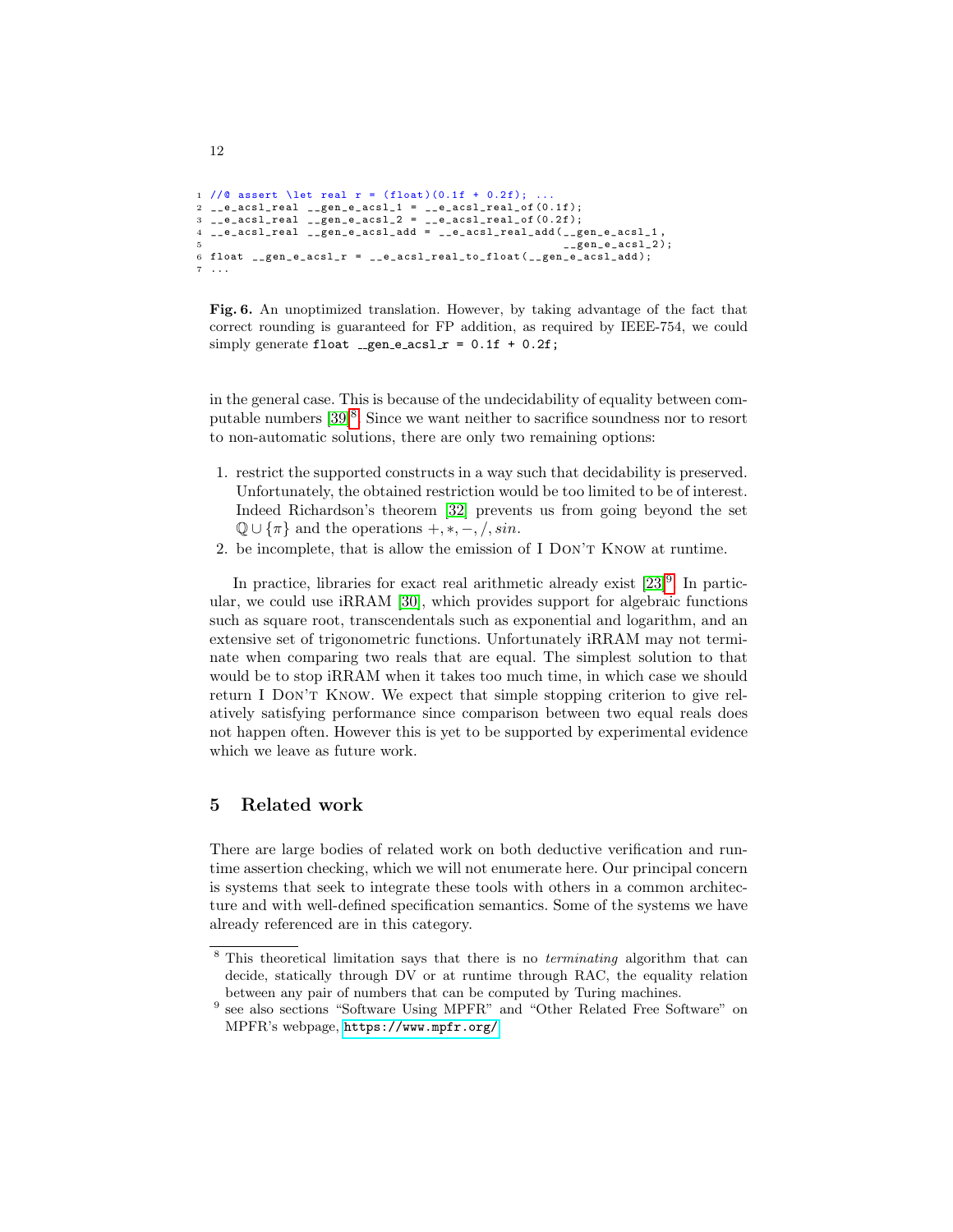- The Eiffel language [\[29\]](#page-16-1) pioneered specifications integrated with programs. Its first intent was RAC, with specifications limited to being executable, and later has been adding proof capability.
- Ada has a well-supported commercial companion tool, SPARK, which also supports both DV and RAC using an integrated architecture. Like ACSL, many contracts are executable, but non-executable assertions can be written.
- Spec# [\[4\]](#page-14-2) was built as an extension of  $C#$  with non-null types as well as contracts, enforced by Eiffel-like run-time checks and by a static program verifier. En route to market, it became CodeContracts [\[20\]](#page-15-6), a simplified and language-agnostic specification language for .NET with a tool to insert runtime checks and with a static analyzer to check certain properties statically.

Dafny [\[28\]](#page-16-2), mentioned above, is designed to ensure that all assertions are statically verified as part of compilation, so no assertions are compiled into the code. It has mechanisms for adding detailed proof steps if necessary to verify difficult assertions.

Regarding the verification of numeric properties, as discussed in §[4](#page-6-2) for the particular case of RAC, the authors of [\[18\]](#page-15-14) present a sound way of compiling specifications written in real semantics into programs that can be executed on machines with finite amount of memory (Scala programs). From a conceptual point of view, the main difference with our work is that they require a tolerance as well as the target precision to be explicitly stated. In contrast to that, we want our compiled programs to be 100% accurate, no less. Moreover, we let our tool decide the precision (the types) within which the different computations must be done.

### 6 Combining DV and RAC

DV and RAC tools working against a common target software and its specifications can be usefully used together. One helpful workflow is the following. When the target software is partially written, not yet provable, but executable and has some specifications, RAC can be run to check that the specifications are valid for the set of unit test cases. It takes more effort to actually prove (including to debug) the software and specifications with DV, so RAC is used to perform quick initial checks of the specifications. Once RAC has shown the software and specifications to be largely correct, then DV can be used more efficiently to verify that the combination of software and specifications is indeed consistent for all possible program inputs.

Similarly, suppose DV is not able to prove a set of specifications and produces a counterexample, which is a set of program inputs that DV cannot prove to obey the specifications. Then the engineer (or tools) can create an executable version of the counterexample to be run with RAC; RAC will then pinpoint which assertions are failing, identifying the incorrect software or the misconceptions in the specifications [\[31\]](#page-16-17).

Furthermore, when combining DV and testing with RAC, it may be hard to know whether all the pieces of code and all the specifications are covered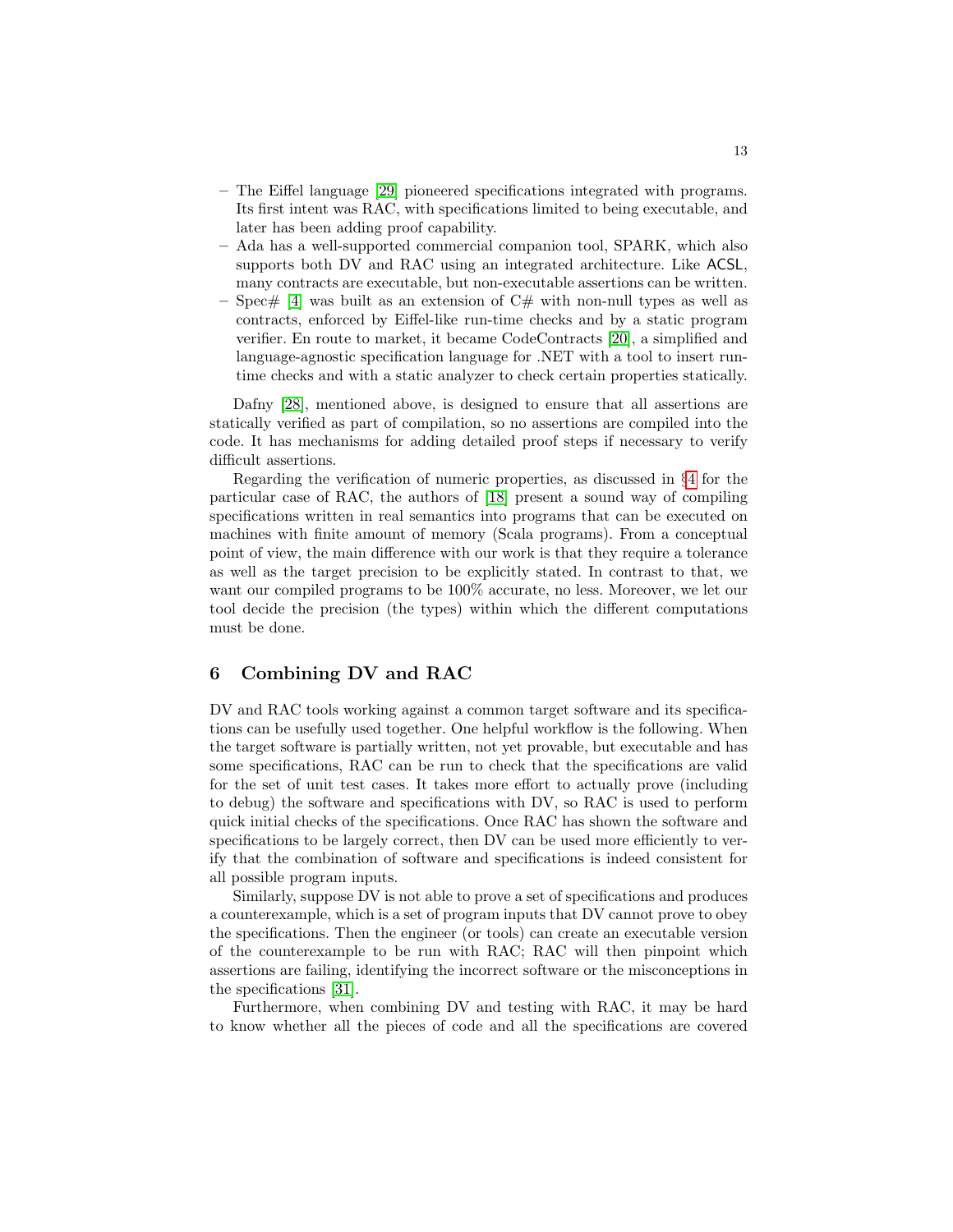by the verification campaign. Here the combination of RAC+runtime coverage measurements and DV+ tools that check specification coverage can be enhanced by new tools [\[27\]](#page-16-18) that provide unified coverage criteria for both runtime testing and static proof. The cited paper also provides means to avoid verifying the same functions redundantly with both DV and RAC.

# 7 Future Work

While the architectures we described are fairly well implemented, the principal areas for improvement are these:

- Improvements in both the usability of specification languages and the clarity of their semantics
- Reducing the gap between what can be checked at runtime and what can be checked deductively. The biggest challenges for RAC are checking memory properties, complex properties over real numbers and checking axiomaticallystated specifications. The challenges for DV are specification in the presence of abstraction and refinement, information hiding, and effective performance of solvers with quantified expressions.
- Reducing the time- and memory-overhead of runtime checking, extending the areas discussed in this paper.

One of the gaps to be filled for both static and runtime checking is modeling the semantics of concurrency. Concurrency is a challenge for runtime checking because the runtime assertion instrumentation can change the timing of portions of the program and so change what races or deadlocks might occur. Even worse, concurrent accesses to E-ACSL's shadow memory model may lead to incorrectness. Concurrency is a challenge for static verification because of its complexity: one must model and check all possible interleavings of concurrent threads, along with the appropriate memory model. Neither ACSL nor JML currently models concurrency. However, the closed-source prototype plug-in Mthread at CEA relies on Eva to automatically detect unsafe concurrent accesses to shared vari-ables. Another Frama-C plug-in<sup>[10](#page-13-0)</sup>, developed by Adelard on a quite old version of Frama-C, shares the same goal.

This paper has discussed two tools: Frama-C for C/ACSL and OpenJML for Java/JML. At present these are independent tools, sharing common history, specification language concepts and implementation techniques, but no common software or intermediate representations. It is, of course, possible for this situation to be different. Indeed, Frama-C is already evolving to support C++. One can envision a Frama-X framework whose internal representation of software and specifications is general enough to accommodate multiple modern programming languages. Each programming language would have a front-end and a specialized specification language as similar as possible to specification languages for other supported programming languages. All the languages would then use a common back-end that created the logical encoding of the software+specifications and managed the proof environment.

<span id="page-13-0"></span> $10$  <https://bitbucket.org/adelard/simple-concurrency>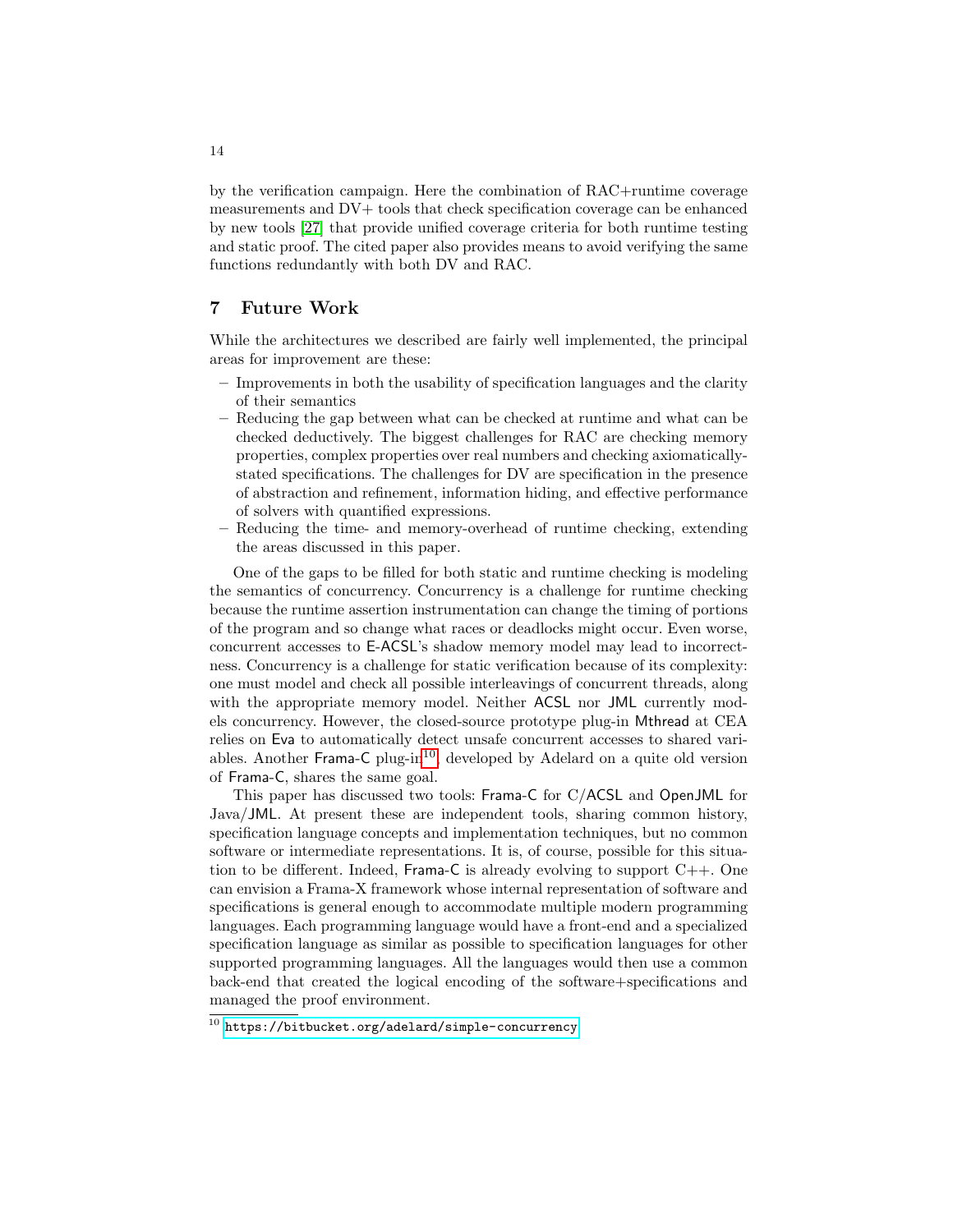# 8 Conclusion

Practical, sound runtime assertion checking depends on two characteristics. First, the translation of programming language source code and specification language assertions must be correct, according to a well-understood semantics. This correctness is best achieved when the RAC tool shares an intermediate form with other tools also needing correct semantic translations. Here we have presented static deductive verification as one such tool, but a few other possibilities are model checkers, test generation, and specification inference. A shared infrastructure reduces the implementation work and increases the semantic conformance among tools.

The second needed characteristic is practicality: the RAC tool must be able to check as many kinds of assertions as possible and do so as efficiently as possible. In this paper we presented advances in three areas — memory properties and integer and real computations — demonstrating that implementations of RAC are continuously improving and that RAC is a viable and useful element in a suite of program analysis tools, at times in ways that cannot yet be achieved by deductive verification.

Acknowledgements. This work is done in the context of project VESSE-DIA, which has received funding from the European Union's 2020 Research and Innovation Program under grant agreement No. 731453.

## References

- <span id="page-14-3"></span>1. Jean-Raymond Abrial, A. Hoare, and Pierre Chapron. The B-Book: Assigning Programs to Meanings. Cambridge University Press, 1996.
- <span id="page-14-5"></span>2. Wolfgang Ahrendt, Bernhard Beckert, Richard Bubel, Reiner Hähnle, Peter H. Schmitt, and Mattias Ulbrich, editors. Deductive Software Verification - The KeY Book - From Theory to Practice, volume 10001 of Lecture Notes in Computer Science. Springer, 2016.
- <span id="page-14-1"></span>3. John Barnes. Spark: The Proven Approach to High Integrity Software. Altran Praxis, http://www.altran.co.uk, UK, 2012.
- <span id="page-14-2"></span>4. Mike Barnett, Manuel Fähndrich, K. Rustan M. Leino, Peter Müller, Wolfram Schulte, and Herman Venter. Specification and Verification: The Spec# Experience. Communications of the ACM, 54(6):81-91, June 2011.
- <span id="page-14-6"></span>5. Clark Barrett, Aaron Stump, and Cesare Tinelli. The SMT-LIB Standard: Version 2.0. In A. Gupta and D. Kroening, editors, Proceedings of the 8th International Workshop on Satisfiability Modulo Theories (Edinburgh, England), 2010.
- <span id="page-14-4"></span>6. Ezio Bartocci, Yliès Falcone, Adrian Francalanza, and Giles Reger. Introduction to Runtime Verification, pages 1–33. Springer International Publishing, Cham, 2018.
- <span id="page-14-0"></span>7. Patrick Baudin, Pascal Cuoq, Jean-Christophe Filliâtre, Claude Marché, Benjamin Monate, Yannick Moy, and Virgile Prevosto. ACSL: ANSI/ISO C Specification Language.
- <span id="page-14-7"></span>8. Sandrine Blazy, David Bühler, and Boris Yakobowski. Structuring Abstract Interpreters through State and Value Abstractions. In International Conference on Verification, Model Checking, and Abstract Interpretation (VMCAI'17), 2017.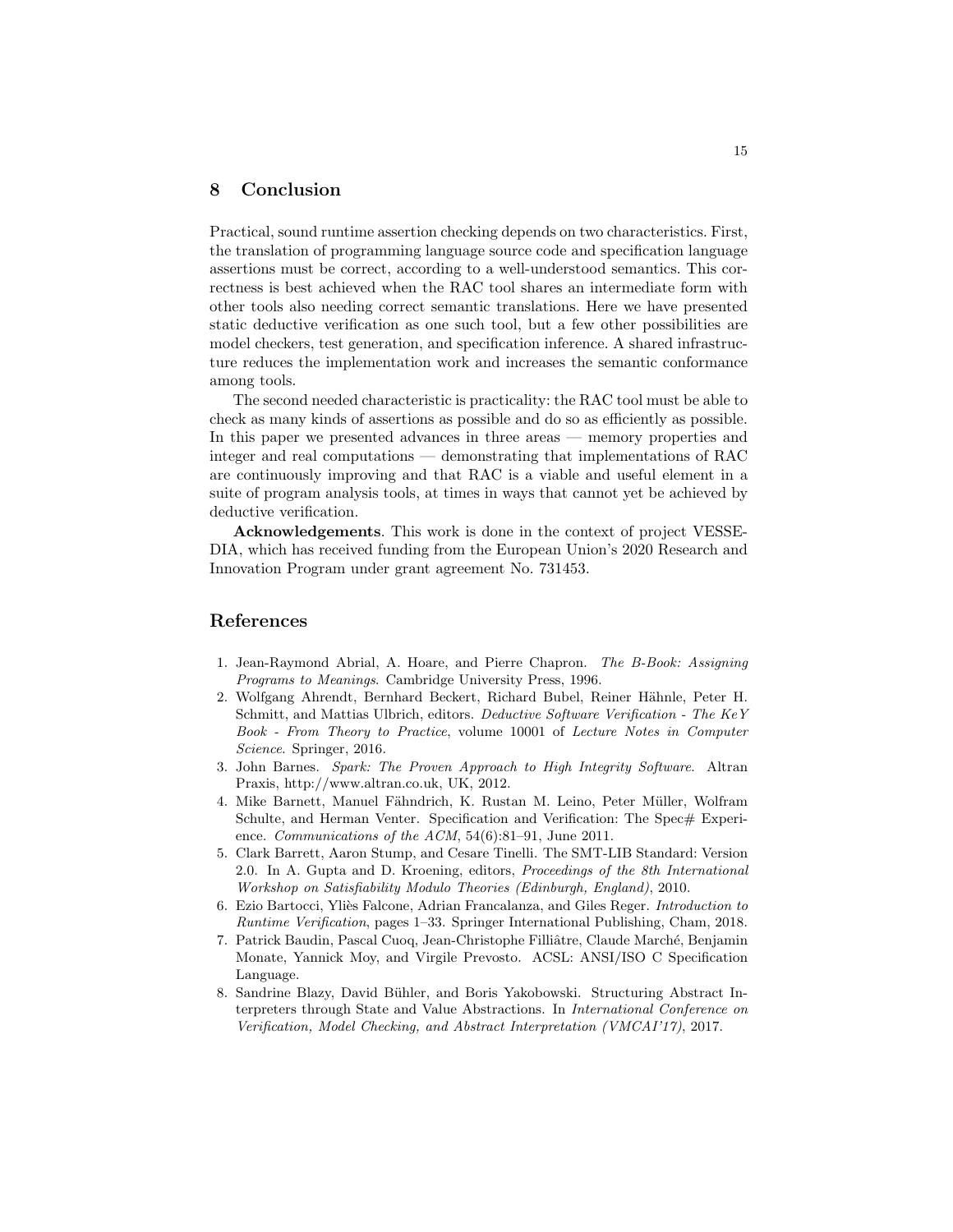- <span id="page-15-0"></span>9. Abderrahmane Brahmi, David Delmas, Mohamed Habib Essoussi, Famantanantsoa Randimbivololona, Abdellatif Atki, and Thomas Marie. Formalise to automate: deployment of a safe and cost-efficient process for avionics software. In Embedded Real-Time Software and Systems ( $ERTS<sup>2</sup>$ '18), January 2018.
- <span id="page-15-5"></span>10. Lilian Burdy, Yoonsik Cheon, David R. Cok, Michael D. Ernst, Joeseph R. Kiniry, Gary T. Leavens, K. Rustan M. Leino, and Erik Poll. An overview of JML tools and applications. In Thomas Arts and Wan Fokkink, editors, Eighth International Workshop on Formal Methods for Industrial Critical Systems (FMICS 03), volume 80 of Electronic Notes in Theoretical Computer Science (ENTCS), pages 73–89. Elsevier, June 2003.
- <span id="page-15-12"></span>11. Patrice Chalin. Logical foundations of program assertions: What do practitioners want? In Third IEEE International Conference on Software Engineering and Formal Methods (SEFM 2005), pages 383–393, 2005.
- <span id="page-15-11"></span>12. Patrice Chalin. A sound assertion semantics for the dependable systems evolution verifying compiler. In International Conference on Software Engineering (ICSE'07), pages 23–33, May 2007.
- <span id="page-15-1"></span>13. David R. Cok. Improved usability and performance of SMT solvers for debugging specifications. STTT, 12:467–481, 2010.
- <span id="page-15-2"></span>14. David R. Cok. OpenJML: JML for Java 7 by Extending OpenJDK. In Mihaela Bobaru, Klaus Havelund, GerardJ. Holzmann, and Rajeev Joshi, editors, NASA Formal Methods, volume 6617 of Lecture Notes in Computer Science. 2011.
- <span id="page-15-3"></span>15. David R. Cok. OpenJML: Software verification for Java 7 using JML, OpenJDK, and Eclipse. In Workshop on Formal Integrated Development Environment (F-IDE  $2014$ , volume 149 of *EPTCS*, pages  $79-92$ ,  $2014/04/06/2014$ . Grenoble, France.
- <span id="page-15-4"></span>16. David R. Cok and Joseph R. Kiniry. ESC/Java2: Uniting ESC/Java and JML: Progress and issues in building and using ESC/Java2, including a case study involving the use of the tool to verify portions of an Internet voting tally system. In Gilles Barthe, Lilian Burdy, Marieke Huisman, Jean-Louis Lanet, and Traian Muntean, editors, Construction and Analysis of Safe, Secure, and Interoperable Smart Devices (CASSIS 2004), volume 3362 of Lecture Notes in Computer Science, pages 108–128. Springer-Verlag, 2005.
- <span id="page-15-8"></span>17. Loc Correnson and Julien Signoles. Combining Analyses for C Program Verification. In Marille Stoelinga and Ralf Pinger, editors, Formal Methods for Industrial Case Studies (FMICS'12), volume 7437 of Lecture Notes in Computer Science, pages 108–130. Springer, August 2012.
- <span id="page-15-14"></span>18. Eva Darulova and Viktor Kuncak. Sound compilation of reals. In The 41st Annual ACM SIGPLAN-SIGACT Symposium on Principles of Programming Languages, POPL '14, San Diego, CA, USA, January 20-21, 2014, pages 235–248, 2014.
- <span id="page-15-10"></span>19. Mickaël Delahaye, Nikolai Kosmatov, and Julien Signoles. Common specification language for static and dynamic analysis of C programs. In Symposium on Applied Computing (SAC'13), March 2013.
- <span id="page-15-6"></span>20. Manuel Fähndrich, Michael Barnett, Daan Leijen, and Francesco Logozzo. Integrating a set of contract checking tools into visual studio. In TOPI@ICSE, 2012.
- <span id="page-15-9"></span>21. Jean-Christophe Filliâtre and Andrei Paskevich. Why  $3$  — Where Programs Meet Provers. In European Symposium on Programming (ESOP'13), March 2013.
- <span id="page-15-7"></span>22. Stephen J. Garland and John V. Guttag. A guide to lp, the larch prover. Technical Report 82, Digital Equipment Corporation, Systems Research Center, 130 Lytton Avenue, Palo Alto, CA 94301, December 1991. Order from src-report@src.dec.com.
- <span id="page-15-13"></span>23. Paul Gowland and David R. Lester. A survey of exact arithmetic implementations. In Computability and Complexity in Analysis, 4th International Workshop, CCA 2000, Swansea, UK, September 17-19, 2000, Selected Papers, pages 30–47, 2000.

16